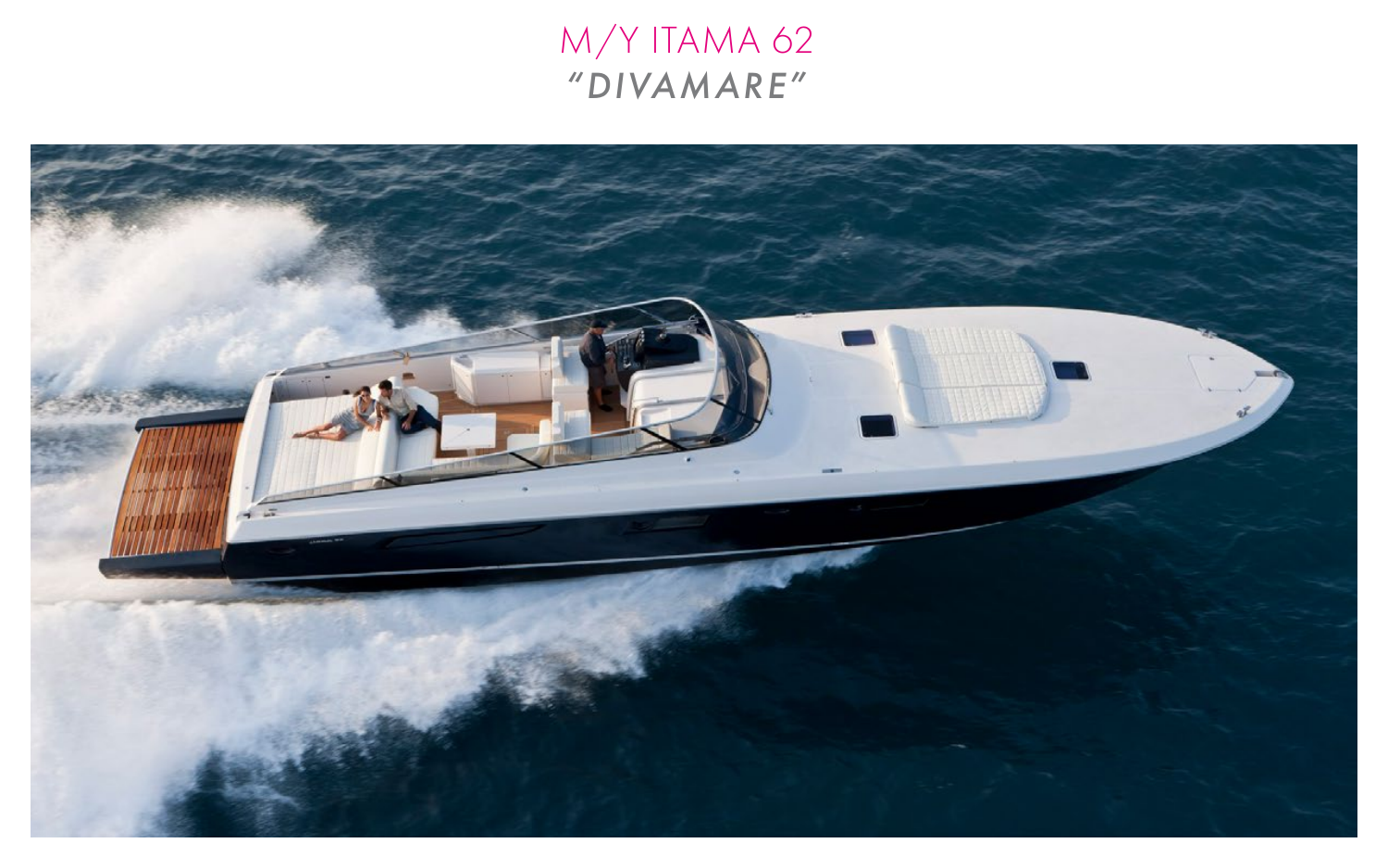This luxury Itama's style remains unique and inimitable: this exquisite yacht is "designed by the sea". Recognizable by her Italian design and incomparable Mediterranean spirit, she has an elegant and a sporty line.

Itama 62 is powered by twin 1360 hp MAN V10 engines, capable of achieving a top speed of 40 knots.

Contemporary design, bright interiors and optimal use of space are the innovative features of this new addition to the Itama fleet. There is a practical external free-standing shower, which is removable and provides maximum comfort even in open air. The immediate sensation on going below decks is of great liveability, with a spacious dinette with C-shaped sofa. The airy, nautical-style interiors reflect the classic Mediterranean traditions of the brand's heritage.









# M/Y ITAMA 62 "YVONNE" *"DIVAMARE"*

The dinette table can be lowered to create a fifth bed, so you can always be ready for an extra guest. The master cabin is placed traditionally at the bow while the guest cabins are in the full-beam aft area. They all roomy and spacious, with large wardrobes, soft carpeting and elegant leather upholstery on the bulkheads and headboard. All the guest cabins have en-suite bathrooms with separate shower compartments, and elegant teak flooring which sets off the light-coloured interiors.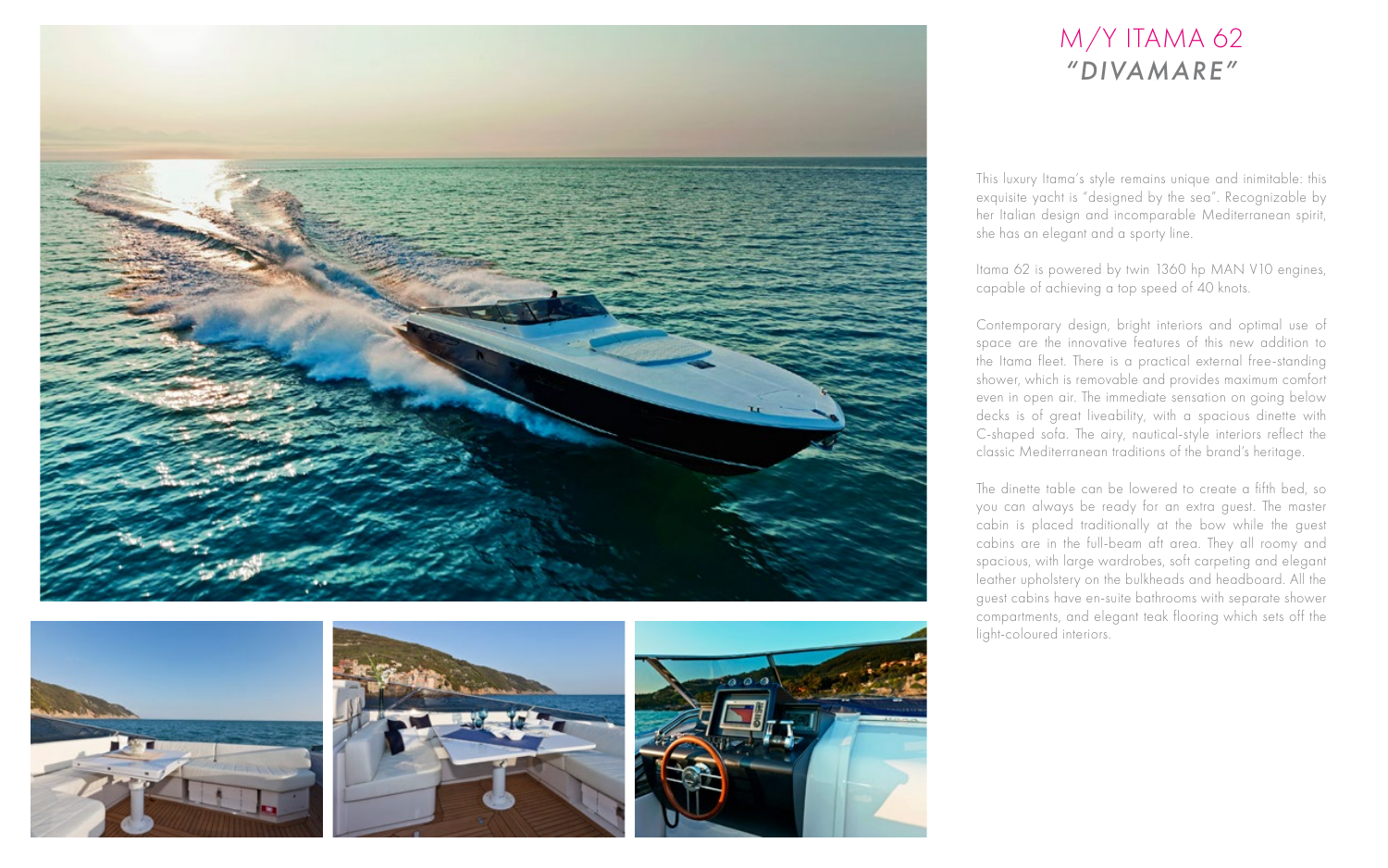#### The yacht charter includes:









#### M/Y ITAMA 62 **IVAMARE** M/Y ITAMA 62 *"DIVAMARE"*

#### Amenities:

- Deck shower
- •Sunpads at the front deck
- •Bimini
- Air conditionning
- $\bullet$  Toys

Skipper + hostess (on request)

The yacht charter does not include: diesel, harbor fees outside of base harbor, food and drinks.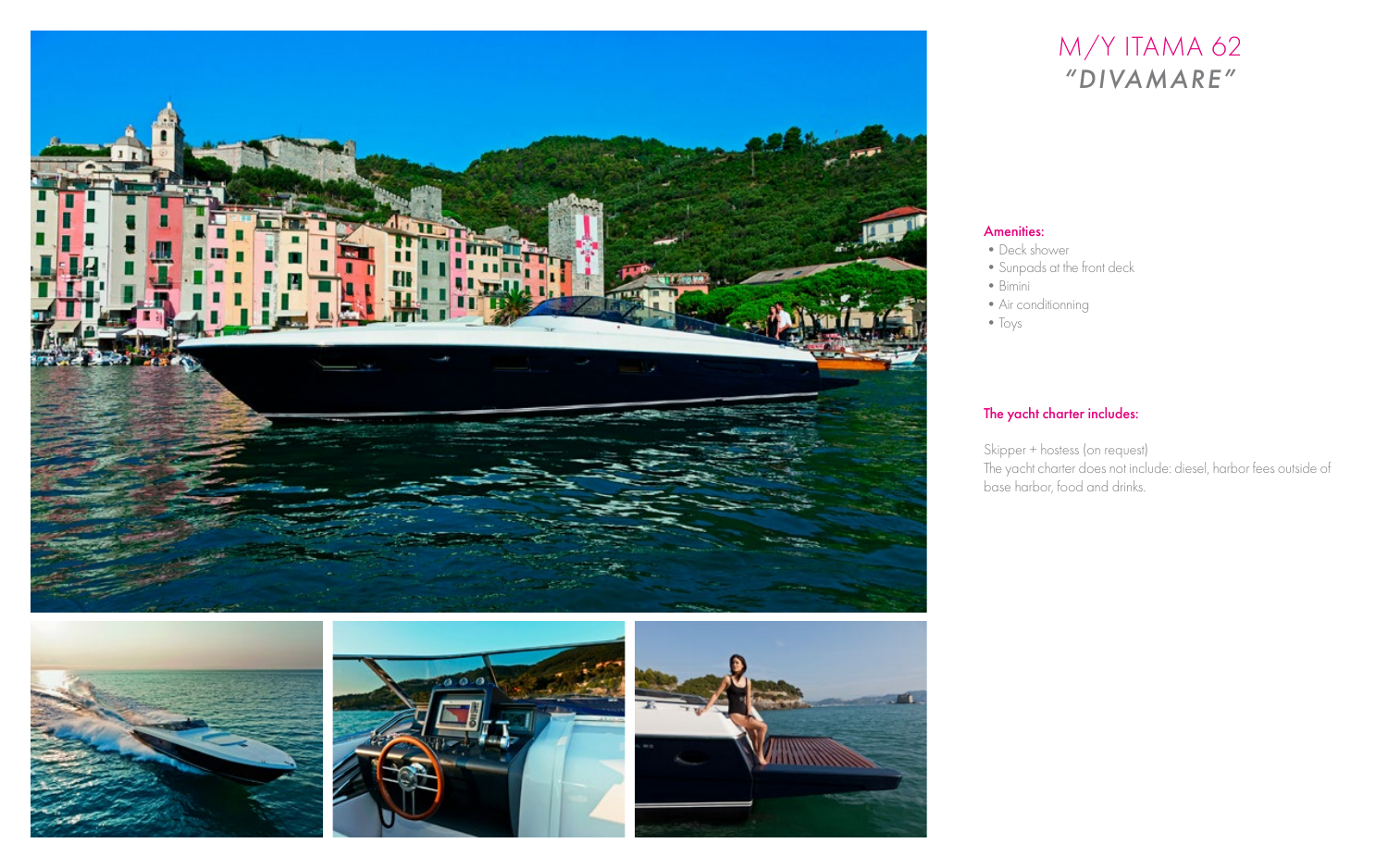